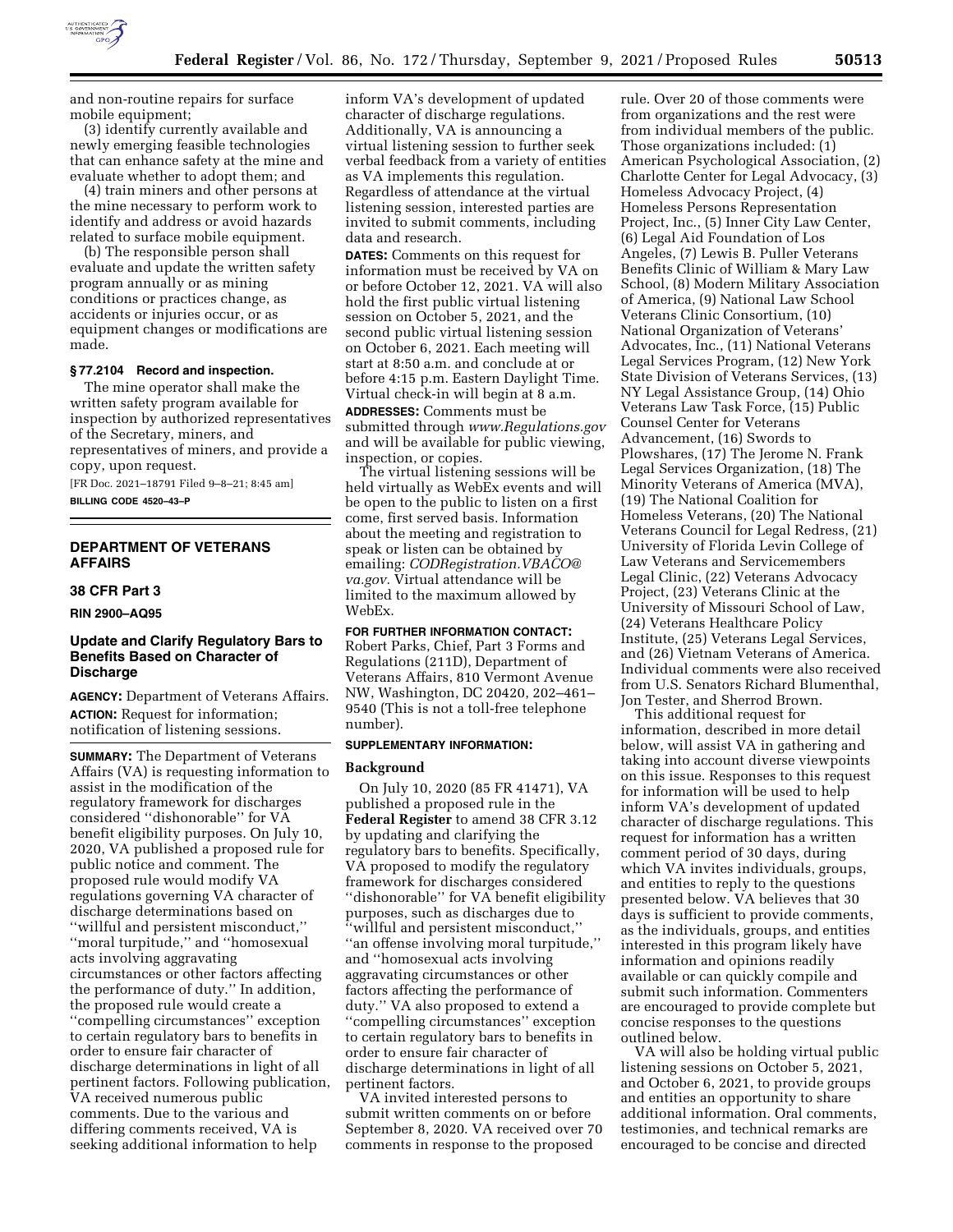toward specific Request for Information topics below. Please note that VA will evaluate all comments (oral and written) and, as appropriate, incorporate them into VA's next action.

### **Request for Information**

To update its character of discharge regulations, VA seeks information on the topics and issues listed below. Commenters do not need to address every question and should focus on those that relate to their expertise or perspectives. Commenters should clearly indicate which topics and issues are being addressed in their response.

### **A. Compelling Circumstances**

1. VA proposed to consider, as a factor in a ''compelling circumstances'' analysis, the impact of mental impairment at the time of the prolonged absence without leave (AWOL) or misconduct, to include a diagnosis of (or evidence that could later be medically determined to demonstrate the existence of) certain enumerated mental disabilities. Some commenters felt that the list of disabilities was overinclusive; some felt that it was underinclusive. VA seeks comment on the following question: What conditions, symptoms, or circumstances if any, should VA consider when determining the impact of mental impairment at the time of the prolonged AWOL or misconduct?

2. VA proposed to consider, as a factor in a ''compelling circumstances'' analysis, ''Sexual abuse/assault.'' Should VA employ a different or additional term for this category, such as ''Military Sexual Trauma (MST)''? Also, should VA include language reminding adjudicators to look beyond service records to corroborate the account of an in-service personal assault, as provided in 38 CFR  $3.304(f)(5)?$ 

# *B. Willful and Persistent Misconduct*

VA noted in the proposed rulemaking that ''willful misconduct'' is already defined in 38 CFR 3.1(n) as ''an act involving conscious wrongdoing or known prohibited action''—*i.e.,* the act involves deliberate or intentional wrongdoing with knowledge of or wanton and reckless disregard of its probable consequences. VA then proposed to clarify what circumstances qualify as ''willful and persistent misconduct'' in proposed 38 CFR 3.12(d)(2)(ii), with reference to certain timelines for ''minor misconduct'' and ''more serious misconduct''. VA seeks comments on the following questions:

1. Should VA proceed with a distinction between ''minor

misconduct'' and ''more serious misconduct'' when evaluating whether misconduct is persistent? Should VA define what is considered ''serious misconduct?'' Should VA only consider an action to be ''misconduct'' if it actually caused harm to a person or property or should VA consider all misconduct, regardless of severity, in its determination? Should VA consider extenuating circumstances that may have led to or impacted the "misconduct" at issue?

2. Some commenters requested that VA clarify the number of incidents required to constitute willful and persistent misconduct. How many instances over what period of time should be considered persistent? Should the totality of the circumstances be considered in addition to the number of incidents when determining misconduct to be willful and persistent?

#### *C. Moral Turpitude*

Some commenters expressed concern that the proposed rule's definition of moral turpitude is too vague. VA seeks comments on the following questions:

1. VA regulation currently does not define moral turpitude, but states in 38 CFR 3.12(d)(3) that it includes ''generally, conviction of a felony.'' VA's proposed rule would define moral turpitude as a '''willful act that gravely violates accepted moral standards and would be expected to cause harm or loss to person or property.'' Should VA revise this proposed definition, and if so, how?

#### *D. Benefit Eligibility*

VA seeks comments on the following questions regarding former service members and the bars to VA benefits:

1. Some commenters recommended that VA only apply statutory bars to benefits (those enumerated in 38 U.S.C. 5303(a)); others expressed concerns about how such an approach would affect military order and discipline. How (if at all) would removing the regulatory bars affect military order and discipline?

2. Some commenters suggested that granting benefits to those with less than honorable discharges denigrates others' honorable service. How (if at all) would extending VA benefits eligibility denigrate others' honorable service?

3. VA is committed to ensuring that its character of discharge regulations reflect the principles of fairness, inclusion, and justice that our Service members and our Nation deserves. What specific changes can be made to the proposed rule for fairly adjudicating the benefits eligibility of historically

disadvantaged and vulnerable populations?

### **Listening Session Registration**

Information about the meeting, how to listen and/or register to speak can be obtained by emailing:

*[CODRegistration.VBACO@va.gov.](mailto:CODRegistration.VBACO@va.gov) Individual registration:* VA encourages individual registrations for those wishing to speak who are not affiliated with or representing a group, association, or organization.

*Group registration:* Identification of the name of the group, association, or organization should be indicated in your registration request. Due to virtual platform meeting limitations of WebEx, and the statutory mandate that VA consult with certain entities, VA may select certain entities to speak or may limit the size of a group's registration to allow receipt of testimonies, and/or technical remarks from a broad, diverse group of stakeholders. Oral comments, testimonies, and/or technical remarks may be limited from a group, association, or organization with more than two individuals representing the same group, association, or organization. Efforts will be made to accommodate all attendees who wish to participate. The length of time allotted for participants to provide oral comments, testimonies, and/or technical remarks during the meeting will be no more than ten minutes, and is subject to the total number of participants speaking, to ensure time is allotted to selected registered speakers. Breaks between speakers will be ten minutes. There will be no opportunity for audiovisual presentations during the meeting.

*Audio (For listening purposes only):*  Virtual attendance will be limited to the maximum allowed by WebEx on a first come, first served basis. Advanced registration is not required. Audio attendees will not be allowed to offer oral comments, testimonies, and/or technical remarks as the phone line will be muted.

*Note:* Should it be necessary to cancel the meeting due to technical issues or other emergencies, VA will take available measures to notify registered participants. VA will conduct the public meeting informally, and technical rules of evidence will not apply. VA will arrange for a written transcript of the meeting and keep the official record open until the closure of the Request For Information comment period to allow submission of supplemental information. The transcript will be posted in the docket of the rule as part of the official record when the rule is published.